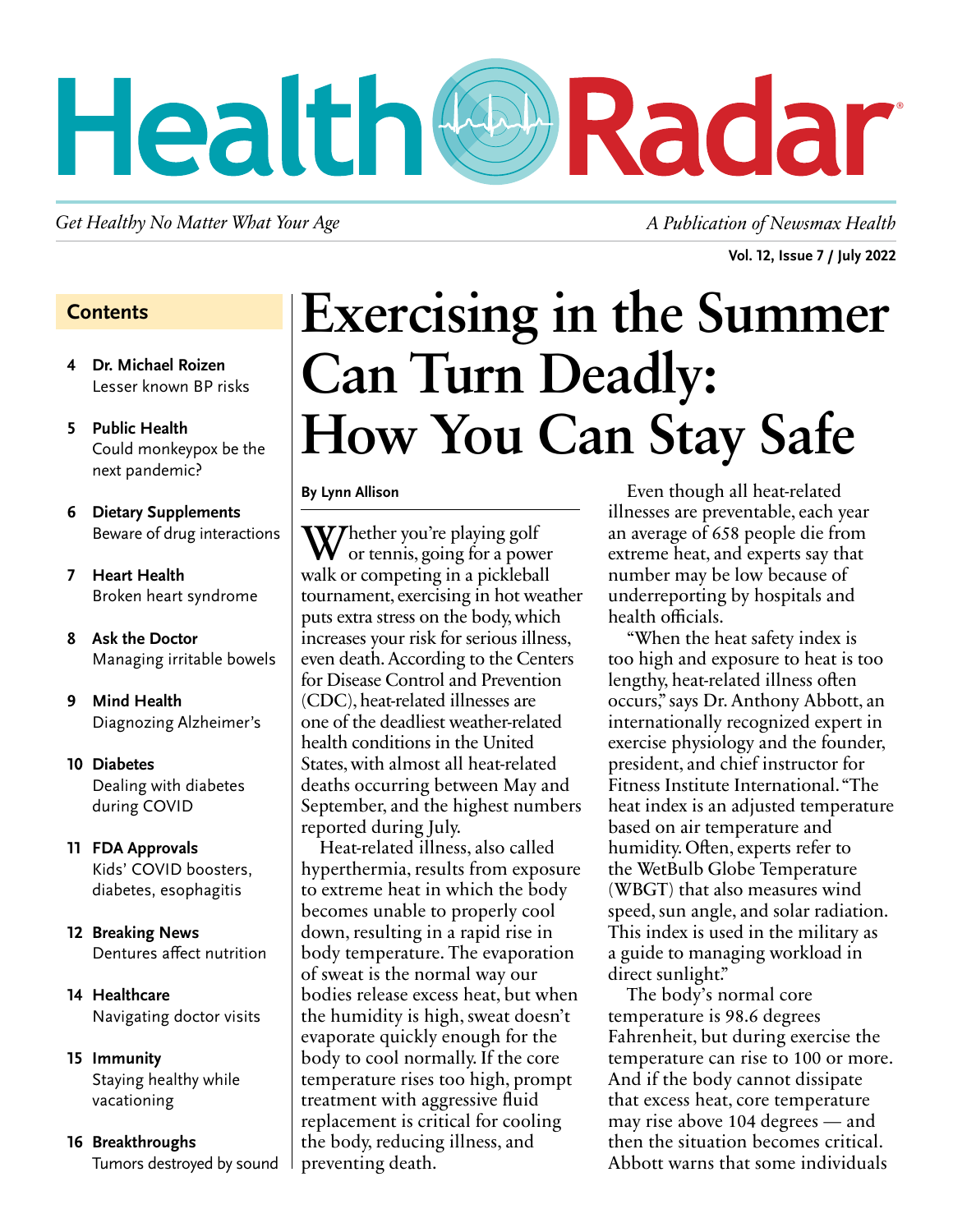are at greater risk for adverse health effects as well as death from hyperthermia.

"The young, the elderly, and those with certain medical conditions and comorbidities are more vulnerable from physical harm to the heat," he says. "Many people are unaware that children are less efficient in their heat dissipation response than adults, and therefore require greater supervision when exercising or playing outdoors during the summer months."

Abbott, who helped design the fitness programs for NASA and the Apollo missions, adds:

"The mortality from heat stroke is related to the duration of one's core temperature remaining elevated," he says. "When emergency responses are delayed, the mortality rate may be as high as 80 percent. However, with early diagnosis and immediate cooling, the mortality rate can be reduced to 10 percent. As expected, mortality is highest among the elderly and those with preexisting diseases."

Here are some tips for exercising safely this summer:

**Don't eat right before you head out.** Carol Ewing Garber, Ph.D., professor of movement science at Columbia University, says that while fueling the body before exercising is important, it's best to have a light meal at least an hour before your workout in the heat. "It takes blood and energy to your gut to digest the food — not what you want when you're already hot," she says. When you finish your workout, hydrate, but don't eat until your body has cooled down since digesting food will delay that process.

**Wear material that helps your body breathe.** "What a person wears during exercise in the summer months also has an important impact on the possibility of succumbing to a heat illness," says Abbott. "Normally the advice is to wear loose, light-colored cotton clothing. However, when you sweat, cotton tends to absorb moisture and leads to a feeling of heaviness. Moisture-wicking clothing is both breathable and helps evaporate the sweat." Garber tells *Health Radar* that exposing

more skin also makes it easier for sweat to evaporate. Just remember to wear sunscreen.

**Try more heat-friendly forms of exercise.** Garber, an avid runner and hiker, says that when it gets hot, she switches to exercise activities that are easier on the body. "Swimming is a great exercise if the water is cool," she says. Yoga is also a great alternative because it is beneficial from a fitness standpoint but doesn't use as much energy. You can also opt for exercising indoors with air conditioning, or use a fan to help promote evaporation and cooling. Another tip is exercising early in the morning or in the evening when temperatures tend to be cooler. "You can also switch locations," says Garber. "Find a shady or breezy location, which can help reduce the risk of heat-related illness." Abbott adds that biking outdoors allows for increased airflow compared to running.

**Know the difference between dry and humid heat.** Dry heat is easier on the body because your sweat is able to evaporate more easily. But high temperatures in dry climates can also be dangerous because

### **Health Radar**

**Health Radar**® is a monthly publication of Newsmax Media, Inc., and Newsmax.com. It is published at a charge of \$42.95 per year, and is offered online and in print through Newsmax.com and NewsmaxHealth.com.

The owner, publisher, and editor are not responsible for errors and omissions. Rights of reproduction and distribution of this newsletter are reserved.

Any unauthorized reproduction or distribution of information contained herein, including storage in retrieval systems or posting on the Internet, is expressly forbidden without the consent of Newsmax Media, Inc.

For rights and permissions contact Newsmax Media, Inc. at PO Box 20989, West Palm Beach, Florida 33416 or copyright@newsmax.com.

**To renew or subscribe to Health Radar go to: NewsmaxHealth.com/Newsletters or call 1-800-485-4350**

> **Health Editor** Tricia Cooney Bresnahan

For Subscription/Customer Service inquiries, call 1-800-485-4350 or e-mail healthradar@newsmax.com. Send email address changes to healthradar@newsmax.com

© 2022 Newsmax Media, Inc. All rights reserved. Newsmax and Health Radar are registered trademarks of Newsmax Media, Inc.



**Please note:** All information presented in **Health Radar** (including answers to reader questions) is for informational purposes only, and is not specifically applicable to any individual's medical problem(s), concerns, and/or needs. **No content is intended to be a substitute for professional medical advice, diagnosis, or treatment.** All information presented in **Health Radar** should not be construed as medical consultation or instruction. You should take no action solely on the basis of this publication's contents. Readers are advised to consult a health professional about any issue regarding their health and well-being. **Any action you take on the basis of the information provided is solely at your own risk and expense.** The opinions expressed in **Health Radar** do not necessarily reflect those of Newsmax Media, Inc.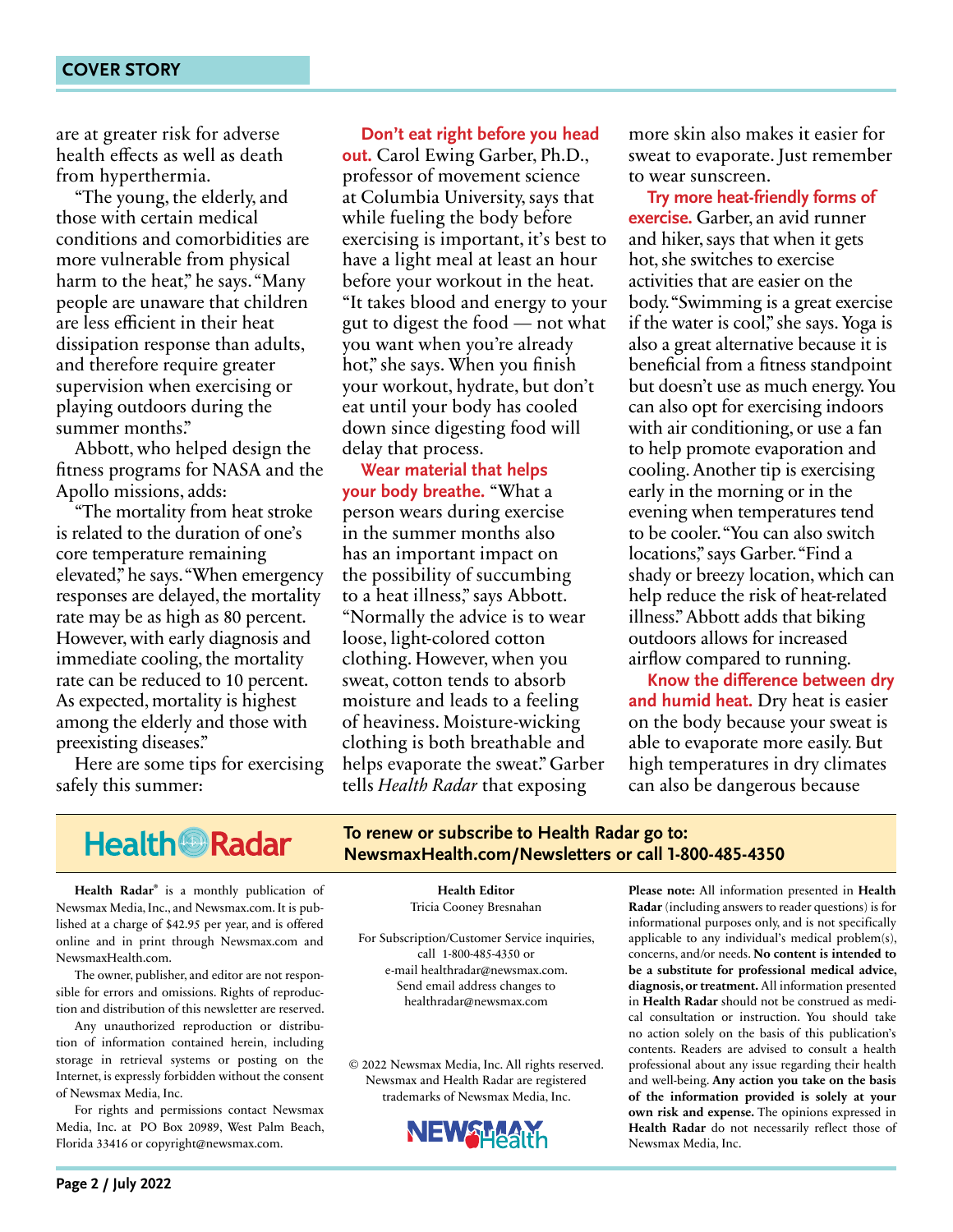you can lose too much water, says Garber. In humid areas, it's easier to gauge water loss because of the sweat. But humidity carries its own risks. "It's harder in humid areas for your sweat to evaporate, and that really impairs your body's ability to cool yourself off," she explains. Be careful if you find yourself soaked in sweat because that's a reminder your body needs to cool down. Pay attention to the relative humidity, too. "If it is humid out, the real temperature stress on your body is much greater," says Garber.

**Stay hydrated.** Start drinking fluids slowly an hour or two before exercise, and replace fluids during the workout. "Room temperature water is not only more palatable but also more readily absorbed, whereas water that is too cold decreases the absorption rate," notes Abbott. "Water is usually the drink of choice. However, with extended activity coupled with profuse sweating, sports drinks may be preferable because of their electrolytes."

Abbott cautions that drinking too much water can cause excessive hydration, which can lead to a life-threatening condition called hyponatremia, in which sodium levels fall dangerously low. Signs and symptoms of hyponatremia include nausea, vomiting, headache, confusion, fatigue, muscle weakness, seizures, cramps, and even death.

**Choose foods wisely.** Lyssie Lakatos, a registered dietitian with The Nutrition Twins, tells *Health Radar* that the foods you eat can also help keep you hydrated in the summer heat. "Focus on getting ample fruits and vegetables because they contain

as much as 95 percent water," she says. "Lettuce, tomatoes, berries, cucumbers, grapefruit, oranges, and melons are great options." Lakatos echoes the warning not to eat directly before a workout because digestion requires blood, and energy and diverts blood away from the muscles that will be working during exercise. A helpful pre-exercise meal could be a piece of fruit with a little nonfat Greek yogurt or a banana with a tablespoon of peanut butter, consumed at least an hour before your workout.

**Listen to your body.** Give your body time to adapt to hot weather workouts, says Garber. It will adjust over time, but take it easy at the beginning of summer. "Some avid exercisers say, 'we're tough' and go through any discomfort," she notes. "But there are some serious warning signs they shouldn't ignore." It's important to listen to the signals your body is sending because the physiological message may be to ease up, rest, or cool down to avoid a heat-related illness that can last for days or cause heat exhaustion and heat stroke.

**Beware of the warning signs of heat exhaustion and heat stroke.** Heat exhaustion is the result of the body overheating; it can occur suddenly or over time. Possible signs include cool, moist skin with goosebumps, heavy sweating, feeling faint, dizziness, fatigue, weakness, rapid pulse, low blood pressure upon standing, muscle cramps, and headache. "Stop exercising and move to a cool place, and hydrate with cool water or a sports drink," says Garber.

"If the symptoms do not

improve within one hour, or the person becomes confused or agitated, loses consciousness or is unable to drink, seek medical attention. You will need immediate cooling and urgent medical care if the body core temperature rises above 104 degrees Fahrenheit."

Heat stroke occurs when the body temperature rises above 104 degrees. This may happen from prolonged exposure or continued physical exertion. It usually occurs in high temperatures. "This is the most serious form of heat injury," says Garber. Heat stroke requires immediate emergency care. "Untreated heat stroke can quickly damage your brain, heart, kidneys, and muscles. The damage worsens the longer treatment is delayed, increasing the risk of serious complications or death."

Symptoms of heat stroke include high body temperature, altered mental state, confusion, agitation, slurred speech, irritability, delirium, seizures, and coma. Heat stroke can also cause nausea and vomiting, flushed skin, rapid shallow breathing, and racing heart rate.

"If you think a person may be experiencing heatstroke, call 911 or your local emergency services number," says Garber.

In the meantime, get the person into shade or indoors, remove excess clothing and cool the person with whatever means are available. Put them in a cool tub of cool water or a cool shower, spray them with a garden hose, sponge with cool water, fan while misting with cool water, or place ice packs or a cold, wet towel on the person's head, neck, armpits, and groin.  $\Box$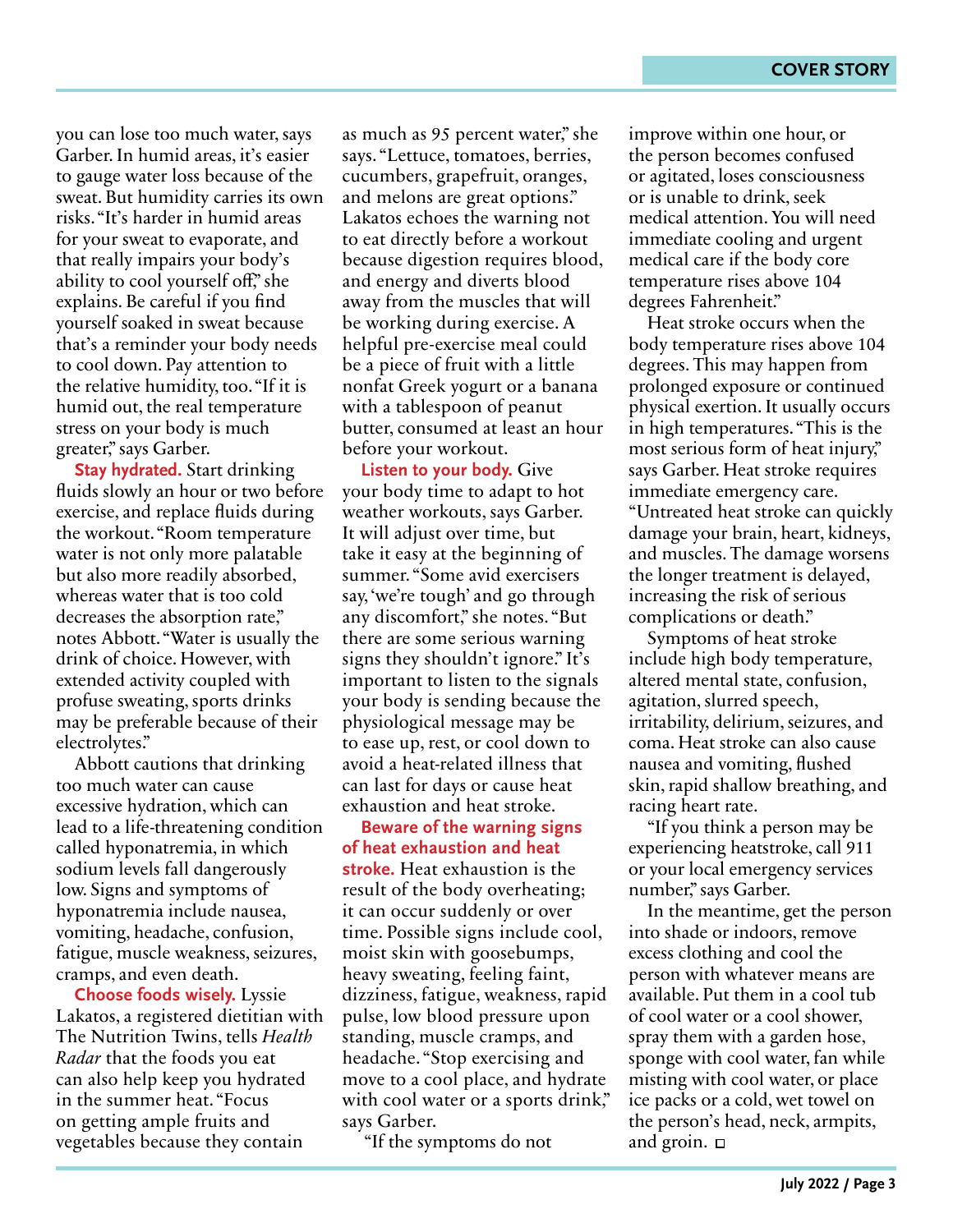

Making **YOU** Live Healthier

### **Lesser Known Hypertension Risks**

What condition affects almost half of all U.S.<br>
dults (that's 105 million people) and yet is so sneaky that more than 25 million of those people don't even know they're imperiled by its far-reaching repercussions? High blood pressure, also called hypertension. Blood pressure is a measure of the force of blood against the walls of your blood vessels as your heart contracts and sends blood to every corner of your body (that's the top number, the systolic pressure), and then as your heart relaxes and fills back up with blood (that's the bottom number, the diastolic pressure). When that pressure is measured as more than 120/80 millimeters of mercury (mmHg), you are officially said to have high blood pressure.

Chronic high blood pressure can damage your heart, blood vessels, even your kidneys. But did you know high blood pressure also damages bone strength in women and, in men and women, it damages vision, cognition, and sexual function?

#### **Blood Pressure and Bone Health**

A study of more than 3,000 postmenopausal women found that those with high blood pressure were 10 percent more likely to develop osteoporosis. And women with osteoporosis were 10 percent more likely to develop high blood pressure. The study, published in the journal *Calcified Tissue International*, found lower consumption of dairy products resulted in greater risk for both high blood pressure and osteoporosis, meaning deficiency of the components of dairy, such as calcium and potassium, may play a role in the development of both conditions.

#### **Blood Pressure and Vision Loss**

High blood pressure can slowly damage the blood vessels in the retina, triggering hypertensive retinopathy (HR), the symptoms of which include dim or double vision, and eventually vision loss. One 13-year study in the journal *Hypertension* found that people with mild hypertensive retinopathy have a 35 percent greater risk of having a stroke, and those with moderate or severe hypertensive retinopathy are at a 137 percent greater risk of stroke than people without HR.

#### **Blood Pressure and the Brain**

Studies show that elevated blood pressure interferes with the proper function of cerebral blood vessels, and blocks the removal of Alzheimer's-related amyloid proteins from the brain. But lowering BP cuts dementia risk dramatically. Johns Hopkins researchers found that the use of antihypertensive, potassium-sparing diuretics reduced the risk of Alzheimer's nearly 75 percent, while people who took any type of antihypertensive medication lowered their risk by about a third.

#### **Blood Pressure and Sexual Dysfunction**

Some high blood pressure medications have sexual side effects. If you're taking antihypertensives and experiencing sexual dysfunction, ask your doctor to switch to one that doesn't cause problems. But high blood pressure itself is an often overlooked culprit. It can cause reduced blood flow, and that interferes with arousal, climax, and lubrication.

Get your pressure checked regularly and adopt these four proven ways to have a healthy BP: • Eat a low-saturated-fat diet loaded with vegetables

and fruits and whole, unprocessed carbs and grains. • Walk 10,000 steps a day or the equivalent; sweat

regularly; do two 30-minute strength-training sessions weekly.

• Control your stress response; try meditation, yoga, breathing exercises — whatever works for you.

• Shed excess weight; men should aim for a 40-inch waist or smaller, women 35 inches or less.  $\Box$ 

*© 2022 Michael Roizen, M.D. Distributed by King Features Syndicate, Inc.*

**Dr. Michael Roizen** is chief medical officer at the Cleveland Clinic Wellness Institute. Dr. Roizen is a coauthor of the best-selling *You* book series.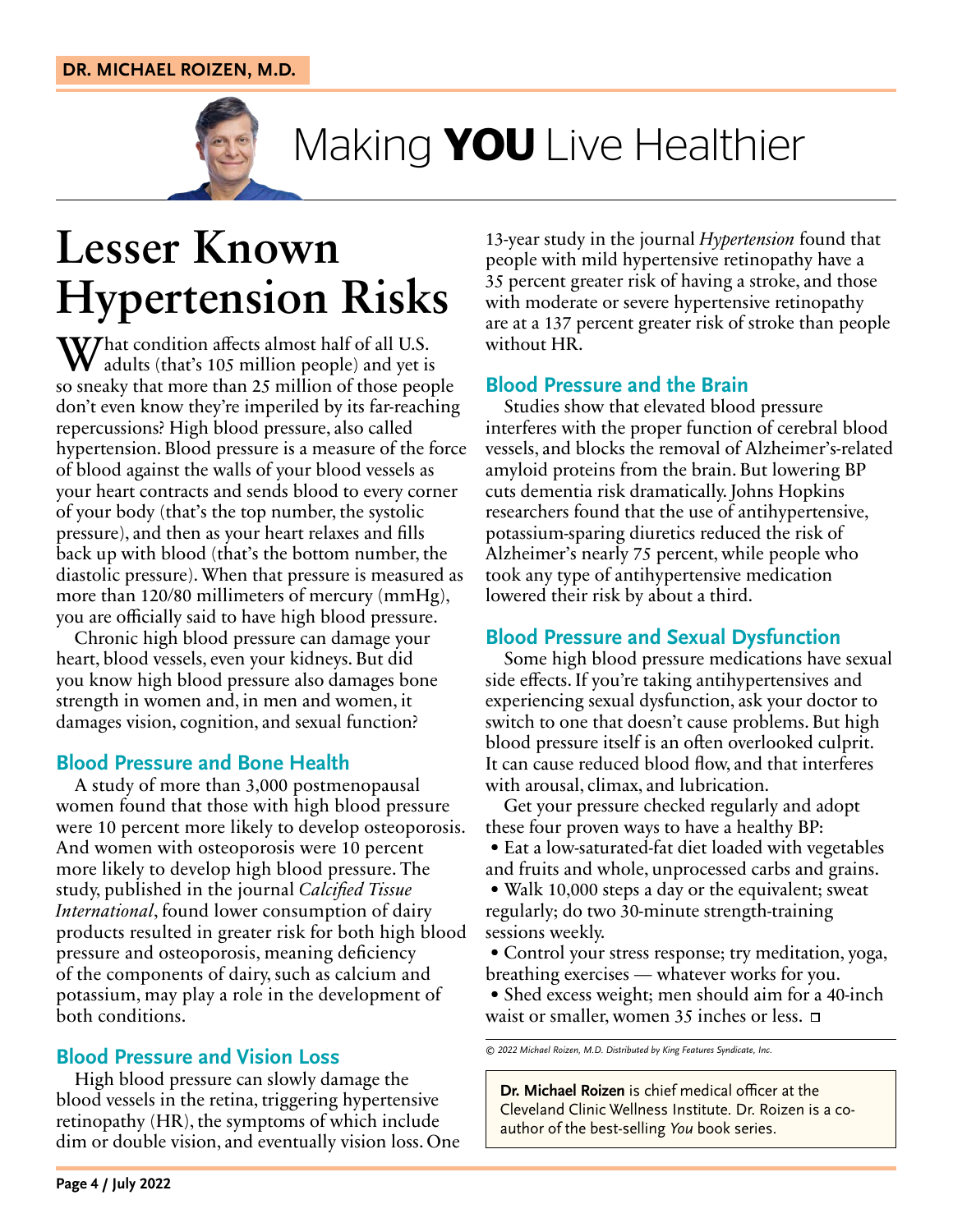### **Could Monkeypox Be the Next Pandemic?**

**By Chris Iliades, M.D.**

 $A<sub>1</sub>$  virus jumps from animals<br>to humans, appears to be spreading between humans, and shows up in places it has never been before. To a weary world already traumatized by COVID-19, this sounds ominous. The last thing people want to think about is monkeypox. But we know too well that small viral outbreaks can become big global problems very quickly. How worried should we be?

"There's some evidence that this virus is changing and has more potential for human-tohuman transmission. We should be concerned but not panicked," says Dr. Nima Majlesi, director of medical toxicology at Staten Island University Hospital at Northwell Health, and assistant professor of medicine at Donald and Barbara Zucker School of Medicine at Hofstra/Northwell.

#### **Why We Should Be Concerned**

Monkeypox was first discovered in African monkeys in 1958. The first human case was diagnosed in 1970. It's in the same viral family as smallpox, which killed 30 percent of people it infected before it was eliminated by a vaccine. Prior to appearing in the U.S. and Europe, almost all cases of monkeypox were confined to rural rainforest regions of Central Africa. "In these areas, fatality may be as high as 10 percent, but that's probably due to suboptimal supportive care," says Majlesi.

People who got the smallpox

vaccine may have some protection against monkeypox, but those vaccines stopped being administered more than 50 years ago. "It is hard to know if those vaccines offer any protection today," says Majlesi. "Protection is probably limited, at best."

According to the World Health Organization (WHO), there are no antiviral medications to treat monkeypox, but antivirals used to treat smallpox have been effective in Africa. A monkeypox vaccine was approved in 2019, but WHO says neither the medication nor the vaccine is widely available.

#### **Why We Shouldn't Panic**

Like COVID, monkeypox can spread from person to person through sneezing or coughing. It can also spread through body fluids, which means very close contact. "So far, spread has been mostly through very close contact, which limits the potential for widespread disease," says Majlesi.

At the end of May, there were growing numbers of confirmed cases outside of Africa, but the R number was estimated at 3. That means that one person may spread it to three others. It's a good measure of how contagious a virus is. The R number for the omicron variant of COVID was 12. "The R number tells us that so far, this virus does not have the potential for exponential growth," says Majlesi.

Although treatments are not widely available for monkeypox, it's not the same situation we

faced with COVID. "One thing we learned from COVID is that when the government and the pharmaceutical industry work together, resources can be quickly mobilized," says Majlesi. "If monkeypox becomes a serious threat, it should be an easy fix. We don't have to invent a vaccine. They're already available, we just need to ramp up production."

#### **Symptoms of Monkeypox**

Symptoms may start five to 21 days after contact. Early on, they may include fever, headache, muscle aches, and fatigue. Unlike COVID, this virus is likely to cause lymph nodes to swell. One to three days after the fever, a rash may appear on the face or extremities. The rash progresses from flat red spots to raised bumps (lesions). These lesions then become firm pimples (pustules) that cover the face, trunk, arms, and legs, including the palms and soles.

Diagnosis is made with a biopsy of the skin lesion. Most people will recover in two to four weeks. Children, pregnant women, and people with weak immune systems are at higher risk for severe disease. "If you have the typical viral symptoms with chills and fever, and you develop a rash that looks like chickenpox, you should see your healthcare provider," advises Majlesi.

Could monkeypox be the next COVID? It's possible but unlikely. Keep an eye on the R number and avoid close contact with anyone who has symptoms, just like you would for the flu or COVID.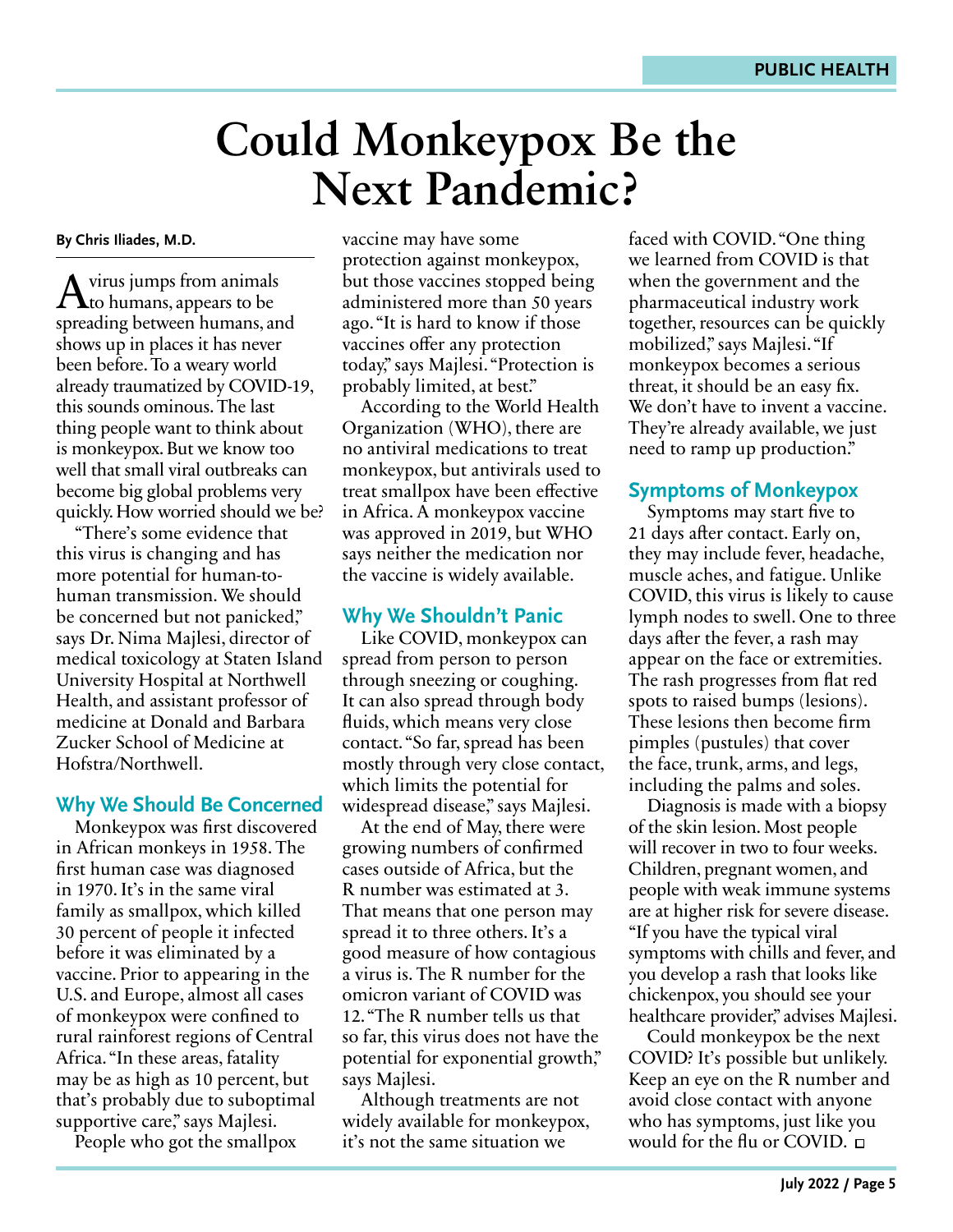## **Rx Warning: These Supplements Can Interfere With Your Medications**

**By Lynn Allison**

Supplements are enjoying<br>Sunprecedented popularity, with consumers spending billions of dollars on capsules, powders, and gummies that often contain ancient cures newly packaged for 21st century shoppers. More than 50 percent of adults ages 20 and older have taken a supplement in the last 30 days, according to a National Health and Nutrition Examination Survey. And that percentage increases with age. The survey found that more than 80 percent of women 60 and older regularly use dietary supplements.

But what many adults don't know is that taking some of these supplements along with prescription medications or other drugs can have serious and even life-threatening consequences.

"It's a common misconception that natural equals safe," says Sherry Torkos, pharmacist and the author of "The Canadian Encyclopedia of Natural Medicine."

"While some natural products, such as vitamins, minerals, probiotics, herbs, and essential fatty acids are generally well-tolerated with low risk of side effects when taken as recommended, there are potential drug interactions. Herbal remedies contain active ingredients that have druglike effects. Some can be very potent, and interact positively or negatively with prescription medications."

Alyssa Billingsley, a doctor of pharmacy at GoodRx, explains how interactions can occur.

"After you take a supplement, it's absorbed, distributed, broken down and eventually removed by your body," she tells *Health Radar*. "But sometimes it competes with medications that are going through one or more of the same pathways, leading to potential interaction. In some cases, this makes the medication less effective. In other cases, it may cause the amount of medication in your body to be higher, increasing the risk of side effects."

And some of the interactions don't have anything to do with these pathways at all, says Billingsley. For example, a supplement's effects may interfere with how the medication works in your body.

"This is the case with vitamin K and the drug warfarin," she says. "Warfarin is a blood thinner, and vitamin K helps the blood to clot, so they work against each other."

St. John's wort is one of the most notorious supplements for causing problems with drugs. "Not only can it make certain medications less effective, it can also increase the risk of serious side effects when used with antidepressants, birth control pills, or blood thinners," says Billingsley.

Here are some more examples of potentially dangerous supplement and medication interactions: • Supplements with blood thinning properties — such as ginkgo, ginger, garlic, turmeric, and high dose vitamin E — can interact with blood-thinning medications such as warfarin, increasing the risk of bleeding.

Milk thistle can also reduce the amount of warfarin metabolized in the liver, increasing levels of the drug and the risk of bleeding.

• Supplements that affect blood sugar levels can be helpful for those with prediabetes or Type 2 diabetes, but are problematic for people with Type 1 diabetes. These include chromium, magnesium, cinnamon, bitter melon, and fenugreek. Monitor blood sugar levels carefully when starting any new supplement.

• Supplements that could raise blood pressure, such as bitter orange, ephedra, and licorice, should not be taken by people taking antihypertension medications. Garlic, bacopa monnieri, and panax ginseng all lower blood pressure. They too should be used cautiously with blood pressure medications.

• Herbs and vitamins that affect the immune system — such as echinacea, elderberry, and highdose vitamin C — should be avoided or taken under doctor supervision by those with autoimmune diseases such as lupus or multiple sclerosis, or those undergoing chemotherapy.

"Check with your healthcare provider or pharmacist before taking any supplement to be sure it is safe," says Billingsley. "Depending on the type of interaction, you may be instructed to avoid the supplement altogether. But if the supplement is necessary, your healthcare provider may need to adjust your medication dosage, or switch to a different treatment."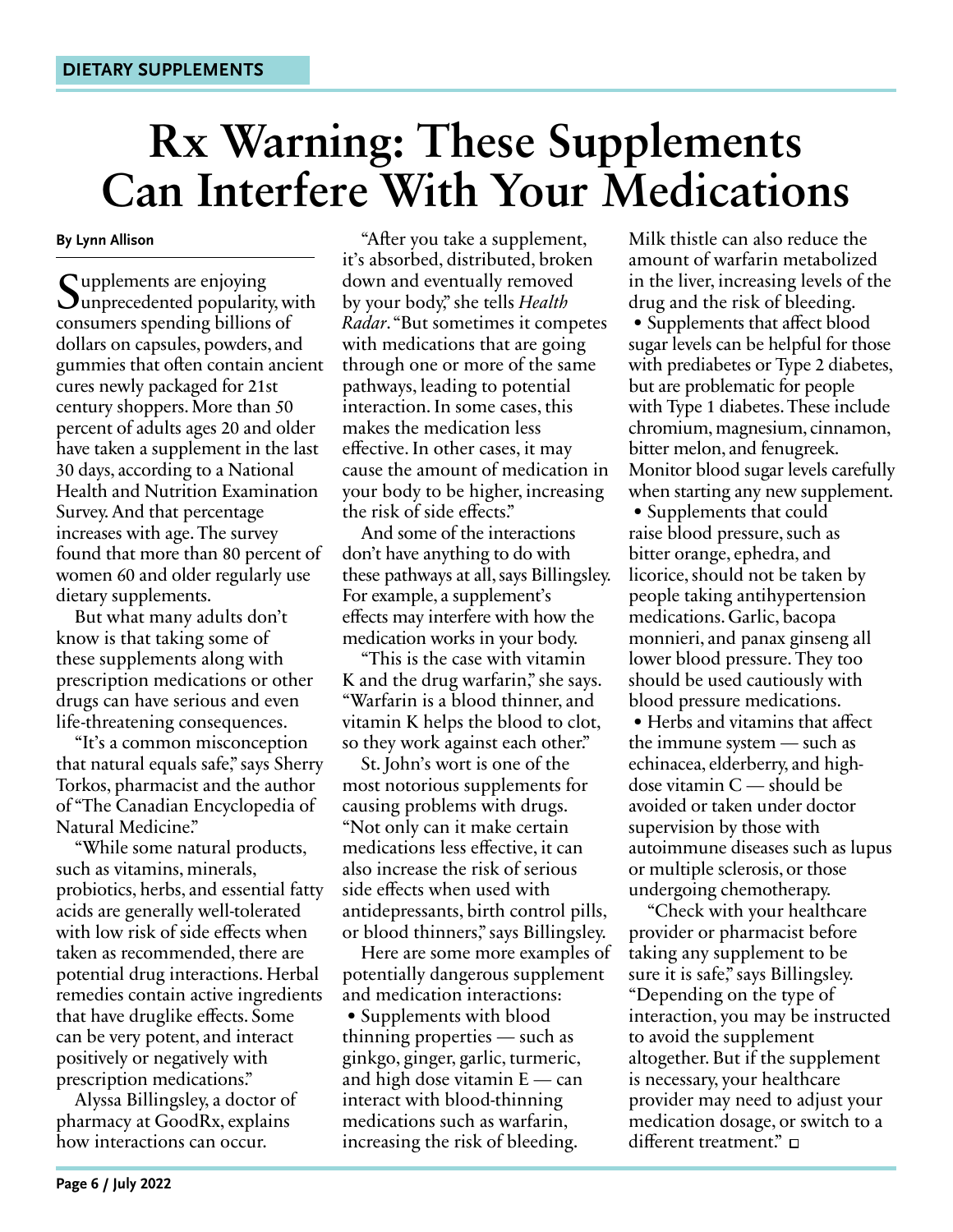### **'Broken Heart Syndrome' Is on the Rise: How to Know if You Are at Risk**

**By Charlotte Libov**

Naomi Kuchen's first tipoff that something was wrong was when she became short of breath while walking around her community lake. But it was the night she awakened, gasping for air, that sent her to the hospital. Doctors were certain the 70-yearold Maryland woman had suffered a heart attack, but when they performed a test on her coronary arteries, they were surprised to find no evidence of it.

It turned out that Kochen had "broken heart syndrome," or takotsubo cardiomyopathy. Known also as stress cardiomyopathy, broken heart syndrome is a condition in which the heart suddenly becomes weak.

#### **Study Findings**

Unlike many cardiac conditions, broken heart syndrome is usually temporary. It's also considered rare. But Susan Cheng, M.D., director of the Institute for Research on Healthy Aging in the Department of Cardiology at the Smidt Heart Institute in Los Angeles, believes it's more common than we think.

Cheng is lead author of a study that looked at more than 135,000 women and men diagnosed with the syndrome between 2005 and 2017. While confirming that women are diagnosed more often than men, the results also revealed that diagnoses have been increasing six to 10 times more rapidly for women ages 50 to 74.

"It's difficult to tell whether it's being recognized more often or it's actually occurring more, but our study suggests both," says Cheng of the study published in the *Journal of the American Heart Association*.

#### **Causes**

Broken heart syndrome appears to be triggered by a physical or emotional event that causes a burst of stress hormones such as adrenaline, which impacts the heart. "The event that sets it off can be physical, like pneumonia, or it can be an emotional or a traumatic event, like a cancer diagnosis, an earthquake, or an accident," says Cheng. But why such events have this detrimental effect on the heart in some people, but not others is unknown.

Still, because there is an emotional component to the condition, its recognition has added greatly to the evidence of the "brain-heart connection," which suggests that a person's reaction to emotional stress impacts the function of the heart.

"There has been skepticism about the brain-heart connection, but you can't really argue against it with this syndrome. That's why this is a really good starting point to try to understand the brain's impact on heart health. I think this is the tip of the iceberg," says Cheng.

It isn't known why women are far more affected, but, when men do develop broken heart syndrome, their cases are usually more serious.

#### **Symptoms, Diagnosis, and Treatment**

There are a number of symptoms for heart attacks, but in broken heart syndrome two stand out prominently: shortness of breath and chest discomfort.

And even though most people recover, it's important that the condition be properly diagnosed and treated.

"First, we try to identify the trigger, if there was one, and then we also support the heart, because it can take days to months for a person to recover. We also have medications that can help, including beta blockers and ACE inhibitors," says Cheng.

In addition, people with broken heart syndrome often have cardiac risk factors that need to be addressed, such as high cholesterol, obesity, or smoking. Because of the emotional component, stress management techniques such as relaxation methods or yoga are often recommended.

In addition, it isn't known if having broken heart syndrome predisposes people to heart problems later on, but patients should be followed, notes Cheng.

Because it isn't known what causes broken heart syndrome, it's impossible to say exactly what can be done to prevent it. But reducing cardiac risk factors will strengthen the heart, and that can help guard against other conditions, including broken heart syndrome.

Fortunately, Kochen's symptoms gradually improved, and nowadays she's back to her former routine, including walks around the lake.  $\Box$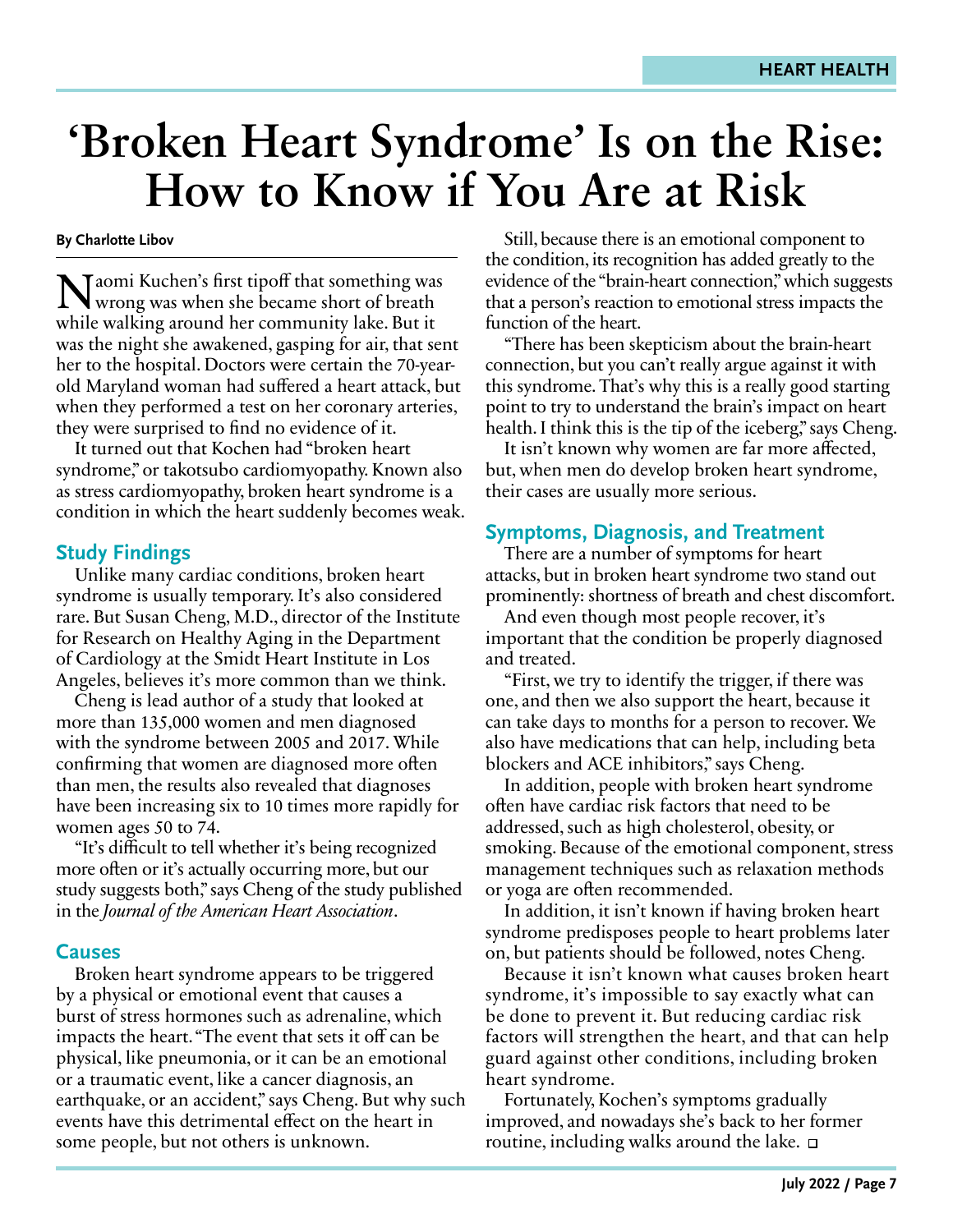## **Irritable Bowel Syndrome Can Be Managed Successfully**



**Tushar Dharia, M.D.,** is a member of the American Board of Internal Medicine-Gastroenterology. Dr. Dharia is a specialist in gastroenterology at the Kelsey-Seybold Clinic in Houston and strongly believes in communicating openly with his patients so he can deliver quality health care based on knowledge, integrity, and experience.

#### **Q: What is irritable bowel syndrome?**

**A:** Irritable bowel syndrome (IBS) is a chronic condition of the gastrointestinal tract. The primary symptoms include a combination of bowel habit changes and abdominal pain. Other symptoms include cramping, bloating, and gas. There are various subtypes of IBS, including conditions that are characterized predominantly by constipation, those that are diarrhea-dominant, and those that are mixed between the two. The estimated prevalence of IBS in America is about 10 percent to 15 percent of the population, and most people who have IBS develop symptoms at a young age. The occurrence of IBS in females is almost double the rate of that in males.

#### **Q: What causes IBS?**

**A:** More and more research is finding that IBS runs in families, therefore there is a genetic component. There is also a correlation with certain mood disorders, such as depression and anxiety. There are many theories about the underlying mechanisms of IBS, including heightened contractions of the intestine, a bacterial imbalance in the gut, increased sensitivity of the intestine, intolerance to particular foods, or even exposure to an infectious pathogen. People exposed to a traumatic event, especially in childhood, tend to have more symptoms of IBS, according to the Mayo Clinic.

#### **Q: How is IBS diagnosed?**

**A:** Because IBS is a syndrome, there is not a single test that can facilitate a diagnosis. However, doctors can rely on what is known as the Rome IV criteria, a set of guidelines that outline symptoms and applies parameters, such as frequency and duration of symptoms, to diagnose IBS. These criteria include abdominal pain and discomfort lasting on average at least one day a week for three months, with at least two other symptoms such as pain or discomfort during defecation, and frequency or change in stool consistency. Generally, a specialist will diagnose IBS by assessing whether a patient meets these formal criteria and by running tests to rule out other conditions that can have overlapping symptoms, such as inflammatory bowel disease.

#### **Q: How is IBS treated?**

**A:** IBS should not be thought of as a syndrome that can be cured. Instead, there are many different treatment strategies that help control the underlying symptoms. Strategies include medications to improve abdominal pain, such as anticholinergic drugs, elimination diets, laxatives, antidiarrheal medications, certain types of antidepressants, probiotics, and even antibiotics. Researchers are also investigating new treatments for IBS, including fecal microbiota transplantation, a procedure that restores healthy intestinal bacteria by placing one person's processed stool into the colon of a person affected by IBS. Currently, treatment of IBS focuses on relieving symptoms so that a person can live as normally as possible with the condition.

#### **Q: When should you seek medical help?**

**A:** I have seen in my practice that many patients wait too long before discussing their chronic condition with their physician. Due to embarrassment or for other reasons, these patients may tolerate their symptoms for years. If you have persistent changes in bowel habits, unexplained weight loss, or other worrisome symptoms, do not hesitate to see your healthcare provider. IBS is a common condition that can easily be diagnosed under the care of a specialist.  $\Box$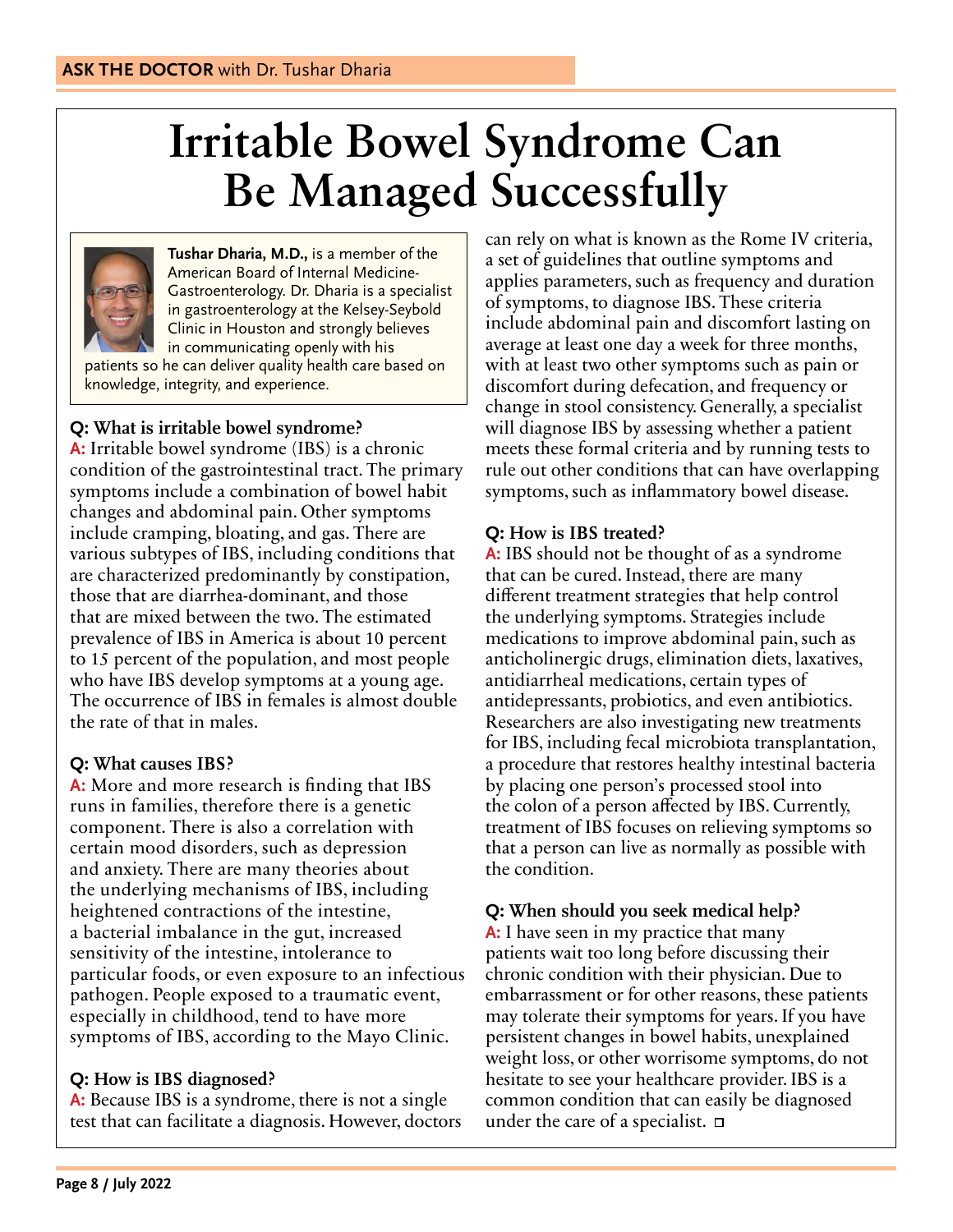### **How Alzheimer's Disease Is Diagnosed**

#### **By Fran Kritz**

The Food and Drug<br>
Administration (FDA) recently approved a new test to help diagnose Alzheimer's disease. Called Lumipulse, the test requires a spinal tap, and is not a standalone test, according to the company that makes it, but it could help make a diagnosis of this devastating disease faster.

Experts say that as new and better tests are approved to diagnose Alzheimer's disease, doctors are better able to accurately and swiftly make a diagnosis. And that's crucial, says Reza Ghomi, M.D., a neuropsychiatrist based in Montana, who is also on the neurology faculty of the University of Washington. "Without precise tests for the condition, it can take months to years to diagnose Alzheimer's disease. And an early diagnosis can help people get financial and other long-term planning started, as well as research potential opportunities to enroll in clinical trials that could down the road offer new and effective treatments for the condition."

#### **PET Scans and Other Tests**

Amyloid plaques — fragments of protein found in the brain are the hallmarks of Alzheimer's disease. In a healthy brain, the fragments are broken down and eliminated. But with Alzheimer's disease, the fragments form hard plaques and disrupt memory and other brain functions.

While doctors often diagnose

Alzheimer's using cognitive tests and interviews with the patient and family members, sometimes a more definite diagnosis is wanted or needed to rule out other possible causes of dementia. For example, conditions such as a vitamin deficiency or Parkinson's disease can also lead to dementia and can be treated, so determining a precise cause can help patients either receive treatment for another condition or begin treatment and planning for Alzheimer's disease.

"While there is no cure for Alzheimer's, beginning treatment early can help delay significant symptoms, though only for a while," says Ghomi.

A common test for Alzheimer's is a brain-imaging technique called a PET scan, which can detect amyloid plaques. But PET scans require a radioactive dye injection that has its own radiation risks. And patients must sit still for an hour or more for the injection and scan, which can be hard for many people with cognitive decline.

"While amyloid plaques can occur in other diseases, being able to detect the presence of plaque, along with other evaluations, helps a doctor determine the probable cause of a patient's symptoms," says Jeffrey Shuren, M.D., director of the Center for Devices and Radiological Health at the FDA. "[ The Lumipulse test] can typically be completed the same day, and can give doctors the same information regarding

brain amyloid status, without the radiation risk, to help determine if a patient's cognitive impairment is due to Alzheimer's disease."

#### **Cognitive and Other Assessments**

Not all patients will need a PET scan or spinal tap test to diagnose Alzheimer's disease. For patients without access to such tests, or for whom the tests would be too uncomfortable or frightening, doctors will often make an Alzheimer's diagnosis based on cognitive and other assessments. The doctor will order other tests if they think that there could be a cause for the dementia other than Alzheimer's, such as Parkinson's or a low vitamin level. Those include a medical history to ask about health conditions, medications, family history of Alzheimer's, and the patient's current health status. They will also perform a neurologic exam and check reflexes, coordination, speech, and sensation. Blood tests are likely to be ordered to check vitamin and mineral levels, liver and kidney function, and the thyroid gland.

#### **Mental Status Tests**

Cognitive ability is an important part of the testing doctors perform to make a diagnosis of Alzheimer's disease. Those tests are likely to include memory tests such as repeating words, problem solving, counting, attention span, reasoning, and language tests.  $\square$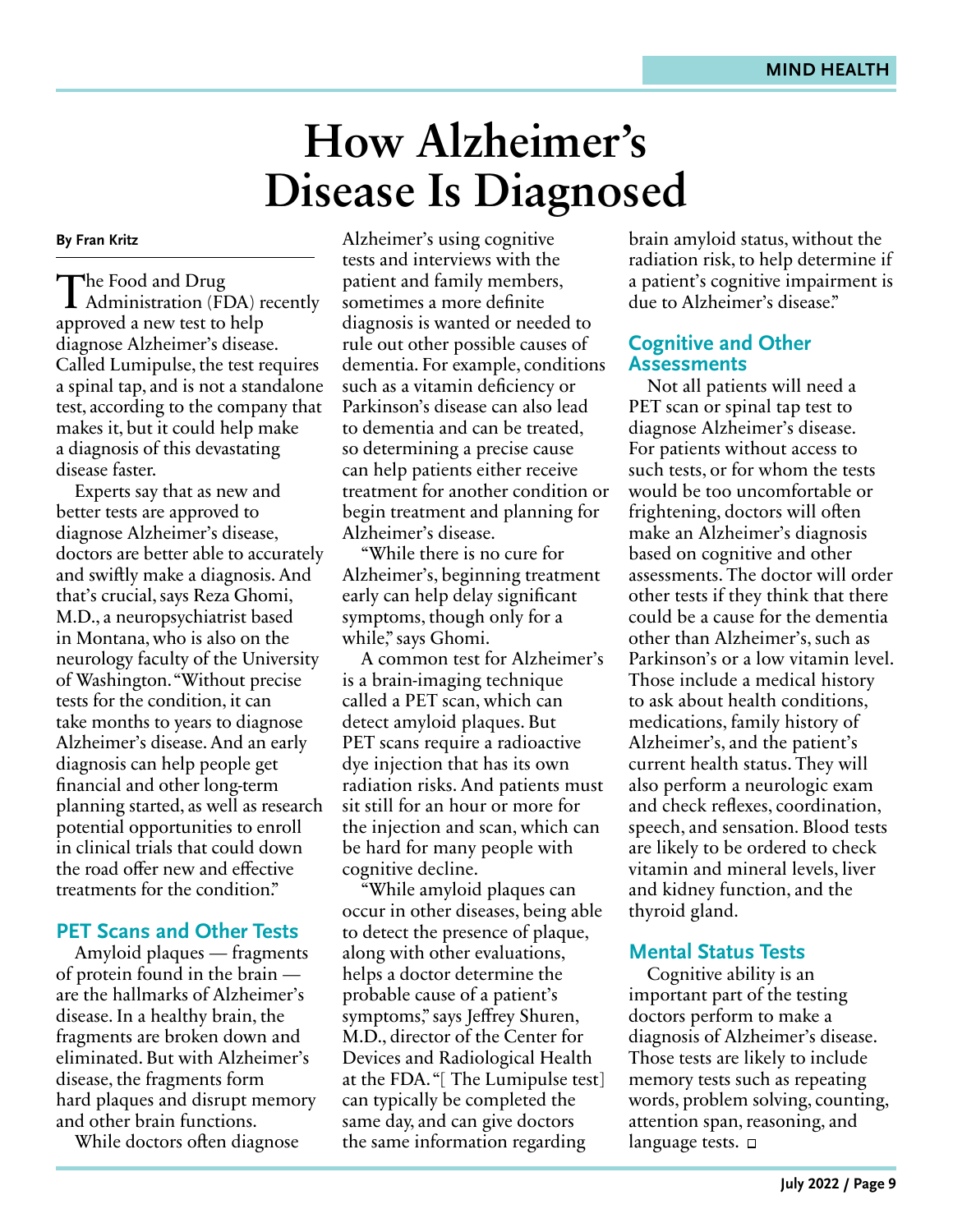### **Managing Diabetes Is Even More Important During COVID**

**By Fran Kritz**

Diabetes is a chronic disease<br>that affects how your body turns food into energy. It occurs when the pancreas is no longer able to make insulin, or when your body doesn't use insulin properly. According to the American Diabetes Association, each year 1.4 million Americans are diagnosed with diabetes, and more than 280,000 die from the disease.

#### **Link to COVID Severity and Long COVID**

Concern about diabetes has heightened since the start of the COVID-19 pandemic because it is a risk factor for severe complications, even death. COVID has also been linked to the development of diabetes in people who did not have the disease before being infected. Reasons for that may include weight gain during the pandemic — weight gain is a risk factor for developing diabetes — and the possibility that the virus that causes COVID can impact cells in your body in a way that leads to diabetes.

Now a study by researchers at Emory University School of Medicine in Atlanta found that people with diabetes may be up to four times more likely to develop long COVID. This condition, which can last for months after an initial COVID infection, causes long-term symptoms such as fatigue, shortness of breath, cough, and brain fog.

**Understanding diabetes.** Most

of the food you eat is broken down into sugar (glucose) and released into your bloodstream. When your blood sugar increases, it signals your pancreas to release insulin, which acts like a key, letting blood sugar into your body's cells for use as energy. If you have diabetes, your body either doesn't make enough insulin (called Type 1 diabetes) or can't use the insulin it makes as well as it should (called Type 2 diabetes, the most common type.) When there isn't enough insulin or cells stop responding to insulin, too much blood sugar stays in your bloodstream. Over time, that can cause serious health problems including heart disease, vision loss, and kidney disease.

**Severe COVID for people with diabetes.** Both Type 1 and Type 2 diabetes put you at risk for severe complications and death from COVID-19.

Diabetics who contract COVID are more likely to end up in the hospital. They are also more likely to need a ventilator. According to data from the Centers for Disease Control and Prevention, 30 percent to 40 percent of deaths from COVID-19 have occurred in people with diabetes. Vaccination, avoiding infection, and prompt treatment if you contract COVID can all reduce your risk of death and severe COVID if you have diabetes.

Preventing and managing diabetes also reduce your risk of severe COVID and death, says

Linda Yancey, M.D., an infectious disease specialist with Memorial Hermann Health System in Houston.

**Diabetes is on the rise.** There has been a decades-long increase in diabetes around the world as people become heavier on average, says Yancey. "Also, more of us have desk jobs, which cuts down on how much exercise we get. In addition, the global population is growing older, which is a risk for diabetes over time."

**Common diabetes symptoms.**  The most common symptoms people experience from diabetes are excessive thirst and frequent urination. Unexplained intermittent blurry vision is another. Yancey says people should be evaluated by their doctor for diabetes every year, including questions about symptoms and a blood test to check their glucose levels.

**Diabetes complications beyond COVID-19.** Severe disease and death from COVID-19 is not the only risk from diabetes, says Yancey. Other potential complications include blindness, heart attack, amputations, and kidney failure. Diabetes does damage over time. The earlier it is diagnosed, the better, Yancey says.

**Managing diabetes.** "There isn't a cure yet for diabetes, but losing weight, eating healthy food, and being active can really help," says Yancey. "Taking medicine as needed, getting diabetes education and support, and keeping health care appointments can also reduce the impact of diabetes."  $\square$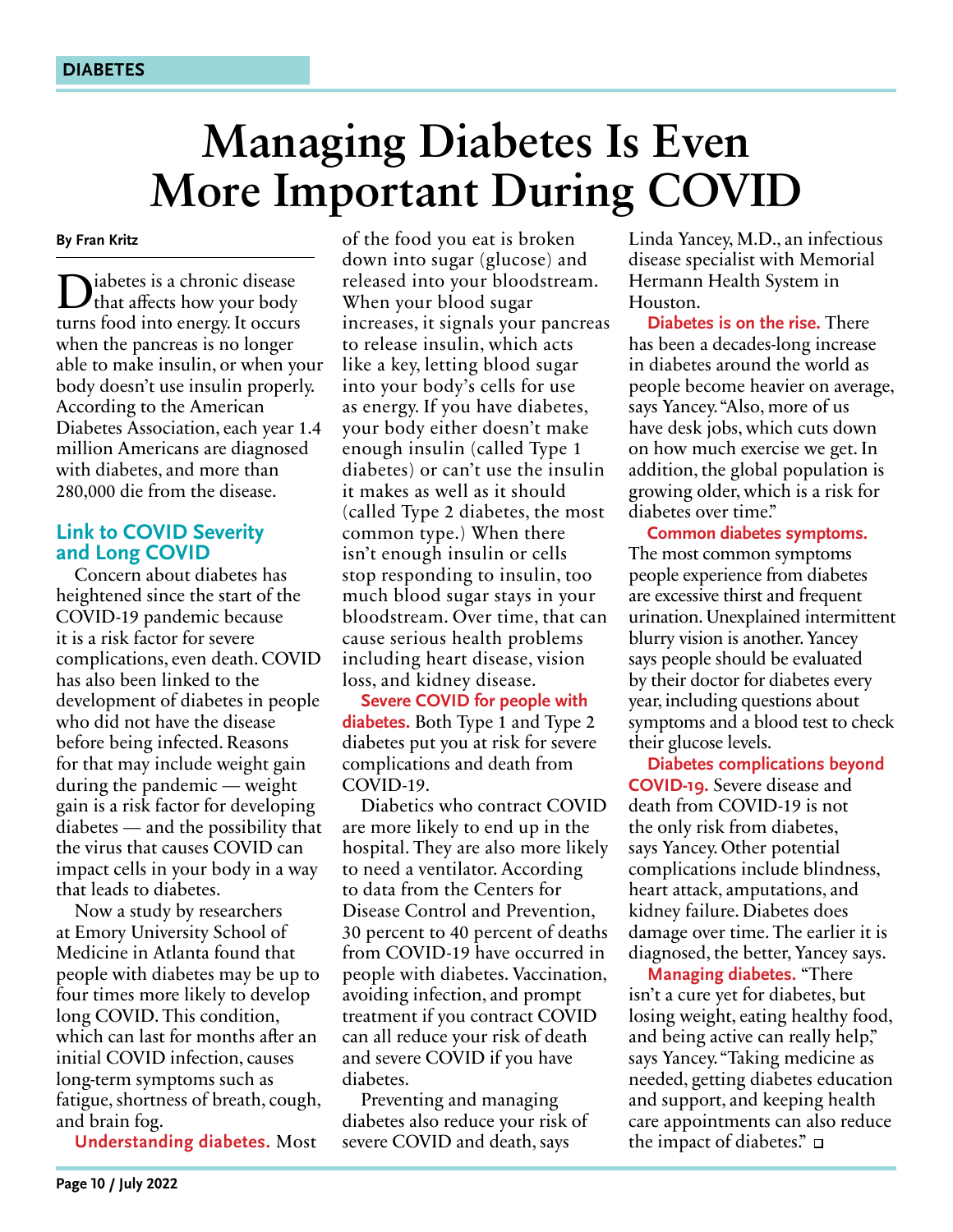### **FDA Approvals: COVID Boosters for Kids, Diabetes, Esophagitis**

**Compiled exclusively by Health Radar, here are the most significant new drugs and medical devices approved by the U.S. Food and Drug Administration.**

#### **COVID Boosters for Kids Ages 5 to 11**

A single booster dose of the Pfizer COVID-19 vaccine can be given to 5- to 11-year-olds at least five months after healthy kids complete the twodose vaccine series, according to the U.S. Food and Drug Administration. FDA officials based their decision on an analysis of data from a group of children in an ongoing trial that led to last fall's authorization of the Pfizer vaccine primary series in 5- to 11-year-olds.

Antibody responses were evaluated in 67 study participants who received a booster dose seven to nine months after completing the two-dose vaccine regimen. A month after the booster, their antibody levels were higher than before. The safety of a single Pfizer booster dose was assessed in about 400 children, ages 5 to 11, who received it five to nine months after the two-dose series.

The most commonly reported side effects were pain, redness and swelling at the injection site, as well as fatigue, headache, muscle or joint pain, and chills and fever.

#### **Mounjaro for Type 2 Diabetes**

Mounjaro (tirzepatide) injection was approved as an addition to diet and exercise to improve blood glucose control in adults with Type 2 diabetes. The first-in-class medicine works by activating glucagon-like peptide-1 and glucose-dependent insulinotropic polypeptide receptors, and is administered by injection under the skin once a week. The dose is adjusted as tolerated to meet blood glucose goals.

Approval was based on data from five clinical trials in which three different doses of Mounjaro (5 mg, 10 mg, and 15 mg) were evaluated as standalone therapy or in addition to other diabetes medicines. Researchers found that the hemoglobin A1c (HbA1c) levels of patients randomly assigned to receive 15 mg of Mounjaro as a standalone therapy were reduced by 1.6 percent more than levels of patients randomly assigned to placebo, and when combined with a long-acting insulin, levels were reduced by 1.5 percent more than placebo.

Compared with semaglutide, insulin degludec, and insulin glargine, HbA1c levels with 15 mg of Mounjaro were reduced by 0.5, 0.9, and 1.0 percent more, respectively. Commonly reported side effects of Mounjaro include nausea, vomiting, diarrhea, decreased appetite, constipation, upper abdominal discomfort, and abdominal pain. Mounjaro caused thyroid C-cell tumors in rats, but it is unknown whether it causes such tumors in humans.

Mounjaro is contraindicated in individuals with a personal or family history of medullary thyroid cancer and in those with multiple endocrine neoplasia type 2 syndrome.

#### **First Treatment for Eosinophilic Esophagitis**

The FDA approved the monoclonal antibody Dupixent (dupilumab) to treat eosinophilic esophagitis in patients 12 years and older. The efficacy and safety of Dupixent was evaluated in a randomized, double-blind, parallel-group (Part A and Part B), multicenter, placebo-controlled trial, in which patients received either placebo or Dupixent every week for 24 weeks.

According to the results of the study, in Part A of the trial, 60 percent of the 42 patients who received Dupixent achieved the predetermined level of reduced eosinophils in the esophagus versus 5 percent of the 39 patients who received a placebo. Patients in Part A receiving Dupixent experienced an average improvement of 22 points in their Dysphagia Symptom Questionnaire (DSQ) score versus 10 points in patients receiving placebo.

In Part B, 59 percent of the 80 patients who received Dupixent achieved the predetermined level of reduced eosinophils in the esophagus versus 6 percent of the 79 patients who received a placebo; improvements in DSQ score were 34 points and 14 points, respectively.  $\Box$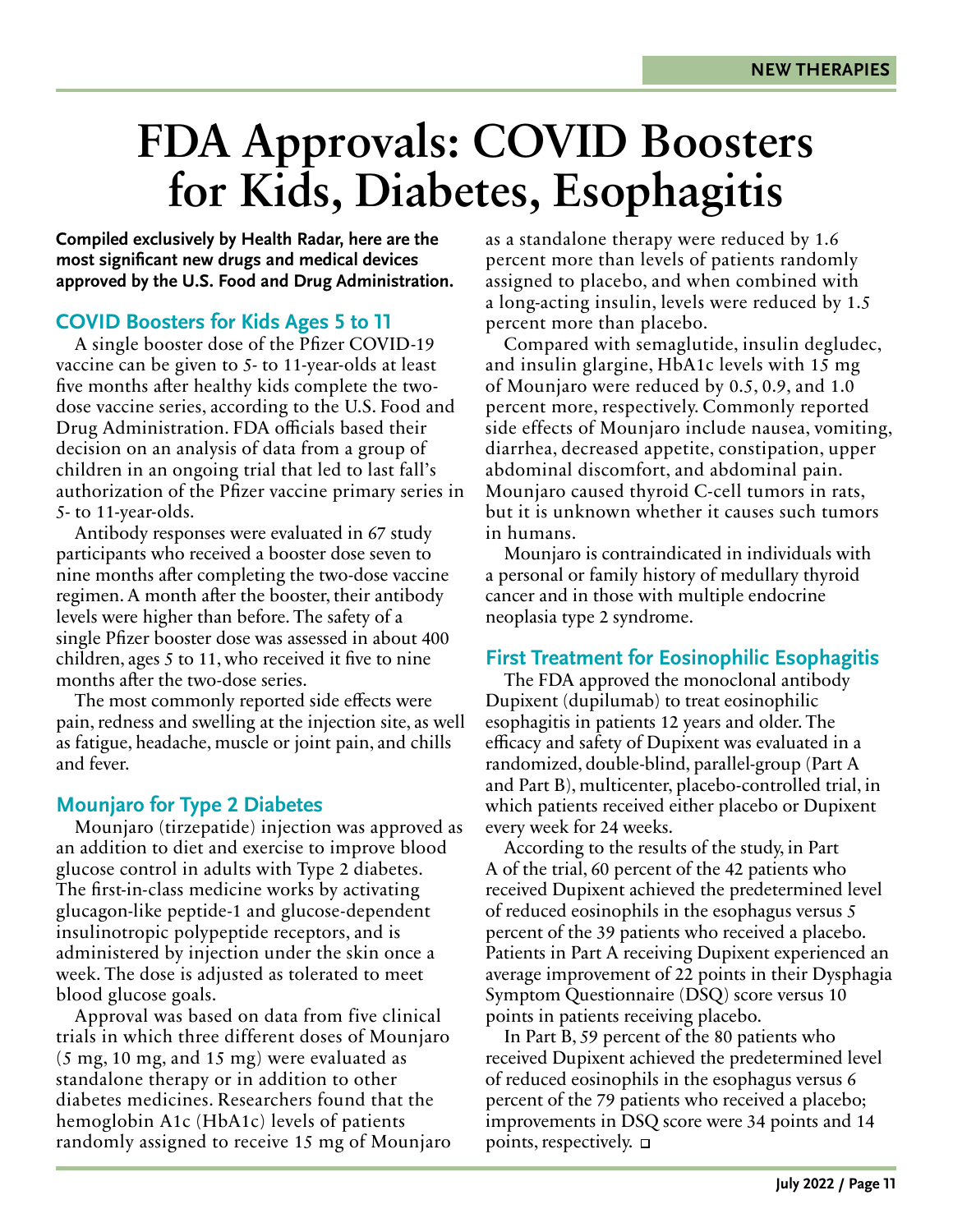#### **ELECTROCONVULSIVE THERAPY REDUCES SUICIDE BY 50 PERCENT**

Hospitalized patients suffering from depression who were treated with electroconvulsive therapy (ECT) had a 50 percent lower risk of suicide in the year following their hospitalizations, according to a study published in *The Lancet Psychiatry*. In addition, death from any cause was reduced by 25 percent compared to depressed patients who were not treated with ECT, also known as "shock therapy." "ECT significantly reduced the risk of suicide death while also being a medically safe procedure," said Tyler Kaster, M.D. "These findings suggest that ECT can prevent suicide in severe depression and potentially be a lifesaving procedure."



#### **EXERCISE DURING MIDDLE AGE MAY PREVENT AGE-RELATED DISEASES**

Exercising during midlife may prevent age-related chronic diseases, according to a study published in the *Journal of Applied Physiology*. Physiologists in Texas and Japan studied three groups: middle-age athletes (ages 45 to 60) with at least 10 years of aerobic training; middle-age sedentary adults; and younger, active adults. They found that middle-age exercisers had better cardiovascular health,

including less arterial stiffness, than nonactive adults, and had test results comparable to younger athletes. Arterial stiffness is linked to a higher risk of stroke and dementia later in life. Researchers believe exercising will lower the risks for stroke, dementia, chronic kidney disease, and other agerelated chronic conditions.

#### **WEARING DENTURES MAY AFFECT NUTRITION**

A study published in the *Journal of Prosthodontics* found that dentures had a negative impact on a person's overall nutrition. Researchers compared laboratory data in men and women two years before receiving dentures and two years after to people who did not wear dentures. They found that those who wore dentures had a significant decline in certain nutritional markers in the two years after receiving dentures, while those who didn't wear them had no decline. "Dentures are a significant change for a person," said Thankam Thyvalikakath, Ph.D. "They do not provide the same chewing efficiency, which may alter eating habits."

#### **ASTHMA DRUG BLOCKS COVID PROTEIN**

The FDA-approved drug montelukast, which has been used for more than 20 years to reduce inflammation caused by asthma, hay fever, and hives, blocks a crucial protein produced by the virus that causes COVID-19. Called Nsp1, it is one of the first proteins unleashed by the coronavirus inside human cells. In cell cultures, researchers found that montelukast was able to reduce the amount of COVID-19

virus in infected cells. Some clinicians have tested the drug in patients with COVID. "There are reports that montelukast reduced hospitalization in COVID-19 patients," says researcher Tanweer Hussain, Ph.D. The study was published in *eLife*.

#### **COVID INCREASES RISK FOR TYPE 2 DIABETES**

Men and women who recover from even mild cases of COVID-19 appear to have a significantly higher risk of developing Type 2 diabetes than those who have had respiratory infections. While it's unclear if the changes are temporary or permanent, COVID may damage insulin-producing beta cells, causing high blood sugar in people with no prior history of diabetes. The study, which was published in the journal *Diabetologia*, found the risk of developing Type 2 diabetes was 28 percent higher in those with COVID than in people who had upper respiratory infections but had not been diagnosed with COVID.

#### **ELEVATED HEART RATE LINKED TO DEMENTIA**

A study from the Karolinska Institutet in Sweden found that being 60 or older and having an elevated heart rate was linked to dementia and cognitive decline that was independent of other risk factors, such as cardiovascular disease. Researchers followed participants for 12 years and found that those with a resting heart rate of 80 beats a minute or higher had a 55 percent greater risk of dementia than those whose resting heart rate was 60 to 69 beats per minute. High heart rates could identify patients at risk of developing dementia,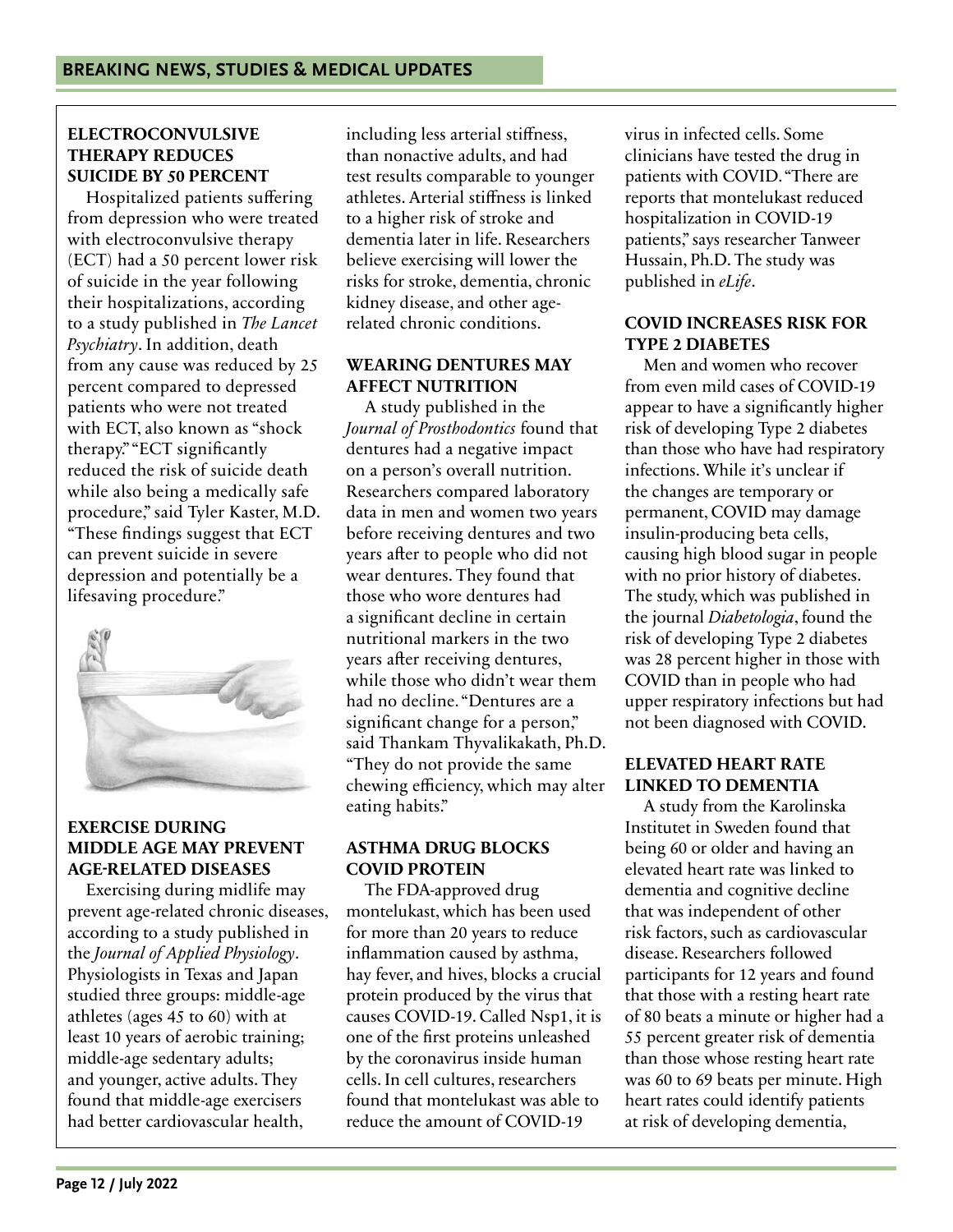allowing for early intervention that might delay onset of the disease.

#### **REDUCING AIR POLLUTION COULD LOWER DEMENTIA RISK**

A study published in *Proceedings of the National Academy of Sciences* found that improving air quality appears to slow cognitive decline in women and reduce their risk of developing dementia. Researchers gave older women cognitive tests and followed them for 10 years. They found that those who lived in locations with the greatest reductions in two types of air pollution — fine particulate matter (PM2.5) and the traffic-related pollutant nitrogen dioxide (NO2) — reduced their risk for dementia by 14 percent and 26 percent, respectively.

"Our results show that the benefits may be universal in older women, even those already at greater risk for dementia," said Xinhui Wang, Ph.D., of the Keck School of Medicine of USC. Improvements in air quality were also linked to benefits in overall cognition and memory.

#### **NAUSEA DRUGS INCREASE RISK FOR STROKE**

Medications that are widely used to relieve nausea and vomiting caused by migraine, chemotherapy, and other conditions increase the risk for ischemic stroke, according to a study published by *The BMJ*. New users of metopimazine, metoclopramide, and domperidone — known as antidopaminergic antiemetics had a 3.53 times increased risk for stroke, and men were at the highest risk (3.59-fold increase).



#### **VITAMIN D SUPPLEMENTS LOWER ODDS OF AUTOIMMUNE DISEASE**

Older Americans who take a daily vitamin D supplement or a combination of vitamin D and omega-3 fish oil — appear to have a lower risk of developing an autoimmune disease, such as rheumatoid arthritis and psoriasis, according to a study published in *The BMJ*. In the last three years of the five-year trial, vitamin D supplements lowered the risk for autoimmune disease by 39 percent compared to placebo. When vitamin D was combined with an omega-3 fatty acid supplement, the risk was lowered by about 30 percent.

#### **EXERCISE AFTER VACCINES INCREASES ANTIBODIES**

Head to the gym after a flu or COVID-19 vaccine to boost its effectiveness, suggests a study published in the journal *Brain, Behavior, and Immunity*. Researchers at Iowa State University found that 90 minutes of mild to moderate exercise, such as a brisk walk, directly after a flu or COVID-19 vaccine produces more antibodies, the body's first line of defense against viruses. However, exercising

only 45 minutes didn't provide the same increase in antibodies. "Our preliminary results are the first to demonstrate a specific amount of time can enhance the body's antibody response to the Pfizer-BioNTech COVID-19 vaccine and two vaccines for influenza," said lead author Marian Kohut, Ph.D.

#### **SEVERE COVID LEADS TO SLOW RECOVERY**

Only one in four patients who were hospitalized with COVID-19 feel fully recovered one year later, according to a British study published in *The Lancet Respiratory Medicine*. Women were less likely to feel recovered than men. Undergoing mechanical ventilation also slowed recovery. The most common long-lasting COVID symptoms included fatigue, muscle pain, poor sleep, and breathlessness.

#### **COENZYME Q10 IMPROVES HEART FUNCTION**

Coenzyme Q10 (CoQ10) is a substance found in every cell in the body. Objective studies of cardiac output, stroke volume, ejection fraction, and cardiac index showed improvement with CoQ10 treatment. Most studies have focused on patients with mild to moderate congestive heart failure, but one found that giving 100 mg of CoQ10 a day to advanced heart failure patients improved symptoms in 82 percent of the patients. Another finding was that two years after CoQ10 therapy, the survival rate for those with advanced heart failure was 62 percent — compared to 25 percent for patients receiving conventional medical treatment. The best thing about CoQ10 is that there are few side effects.  $\square$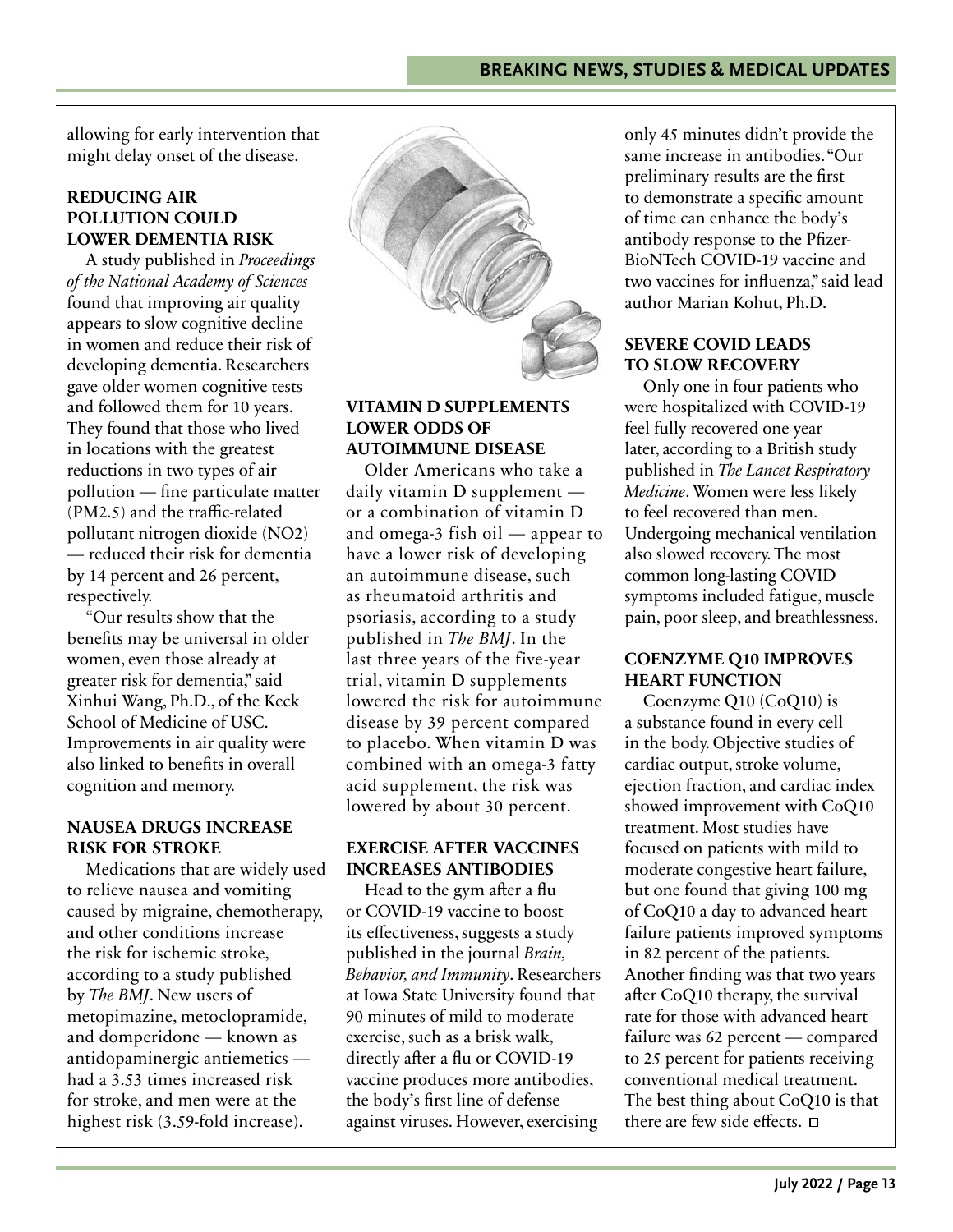### **How to Best Navigate Your Doctor Visits**

#### **By Fran Kritz**

Now that most of us are returning to in-person doctor's appointments, it is important to know how to best connect with your doctor and the medical practice.

John Samuels, head of Better Health Advisors, a health advisory firm that helps individuals and companies navigate healthcare situations such as complex illnesses, says "patients often find visiting the doctor stressful and time-consuming, whether they're experiencing symptoms or going for a routine checkup. A few strategies can help you streamline your care." Healthcare is a collaborative process, says Samuels. "By taking these steps, you can make your doctor's visit more efficient and more effective."

#### **Practice Logistics**

"It's important to consider how far you're willing to travel to the doctor's office, whether there is parking, and how much it costs," says Tochi Iroku-Malize, M.D., a practicing family physician and president-elect of the American Academy of Family Physicians. "If you travel by public transit, ask if the office is on a bus or subway line," says Iroku-Malize. "And for special needs, be sure to ask if the office has an elevator and ramps for walkers and wheelchairs, as well as accommodations for those with sensory or cognitive issues."

Other important questions to ask include average wait time for an appointment, availability of same-day appointments, telehealth options, how the practice handles after-hours emergencies, and whether house calls are available. "Be sure to ask whether the doctor accepts your insurance, and if they are in your insurer's preferred network," says Iroku-Malize.

#### **Scheduling Appointments**

If there are no upcoming appointments available, ask to be put on the waiting list and then call regularly to see if there have been any cancellations, says Samuels. If you see a doctor regularly, schedule your next appointment before you leave the office and add it to your calendar. If something else comes up, call

early to reschedule. To make it easier, check to see if the practice has online appointment scheduling.

#### **Improve Communication**

According to the American Academy of Family Physicians, the average medical visit lasts just 15 minutes, so you could find yourself with questions left unanswered. Ask the doctor, office manager, or receptionist how follow-up is handled. A nurse may be able to answer questions or confer with the doctor.

Samuels recommends asking how best to reach your doctor if you have a question between appointments. And while you may find online patient portals frustrating, many practices use them to answer questions. It could speed up requests such as prescription refills.

Especially if you got a new diagnosis or are having a follow-up visit after a procedure, Samuels advises preparing a list of questions, bringing a friend or family member along, and asking the doctor if you can record a call. Most smartphones have a recording button that you can use for the conversation.

#### **Confused? Ask for Clarification**

Doctors sometimes use medical jargon that can be hard for someone who doesn't work in the healthcare system to understand, says Samuels. "If you aren't sure what the doctor is telling you, or what the next steps are, ask them to explain it to you in plainer language." And if you didn't hear something, ask the doctor to repeat the information, as well as have them write down instructions and names of medications.

#### **Can You Ask for the Doctor's Personal Contact Information?**

Some doctors hand out their cell number and email address, especially if you have a long-standing relationship, but don't count on it, especially with a new doctor. "Most medical practices have an established protocol for contacting physicians and other medical staff," says Iroku-Malize. "It's OK to ask [for their personal info], but don't be surprised if they offer an alternative means of reaching them. For medical emergencies, always dial 911."  $\Box$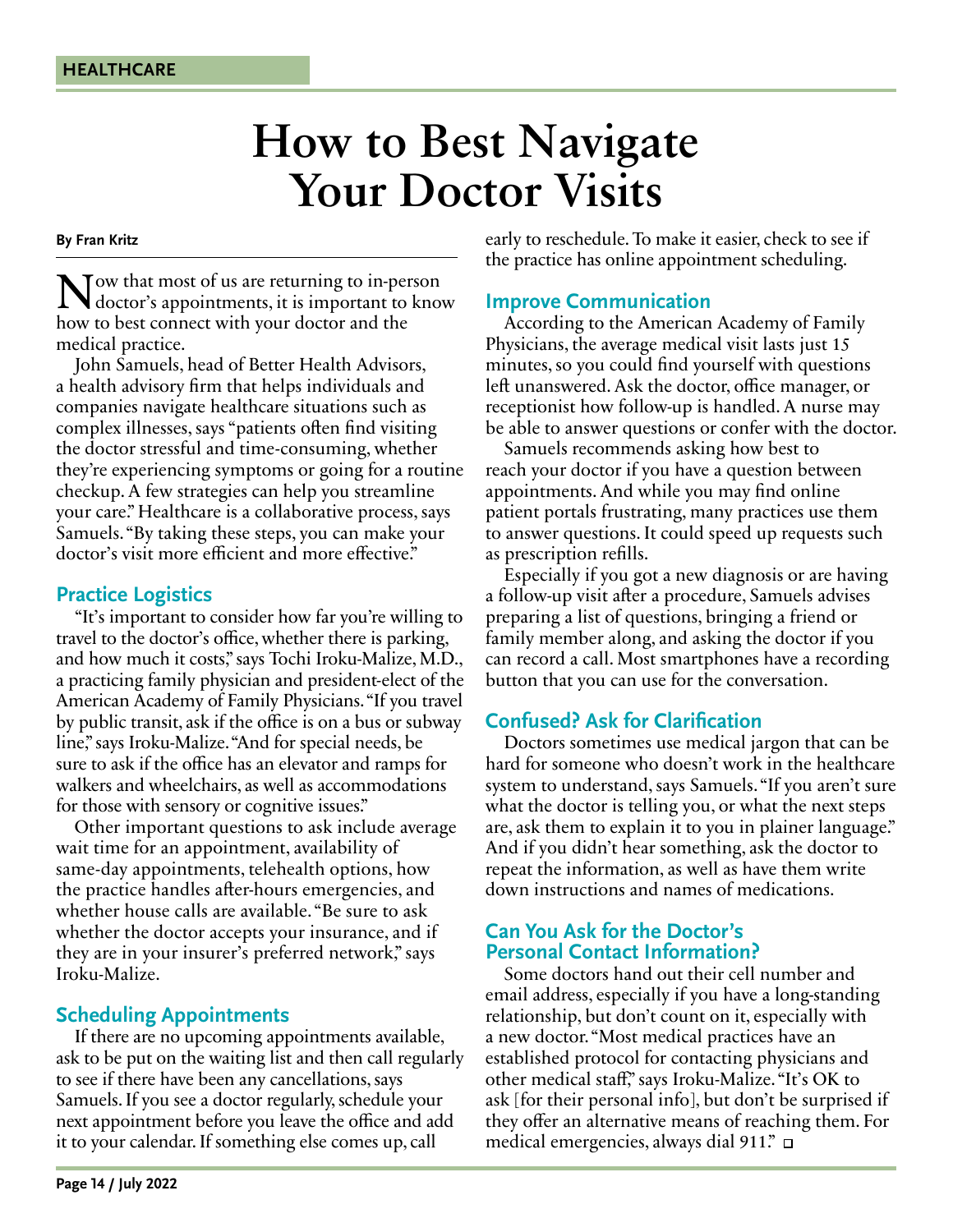### **Stay Healthy While Vacationing This Summer**

#### **By Sylvia Hubbard**

Whether it's travel to foreign<br>lands or simply to see what's over the next hill, it's human nature to travel and to explore particularly during the summer, when the weather is warmer and we all crave a break. COVID-19 closed the world to travel, but now that travel destinations are again welcoming tourists (with the right commonsense precautions), vacationing can now be done safely.

"Get out and travel," agrees Russell Blaylock, M.D., boardcertified neurosurgeon and author of *The Blaylock Wellness Report*, adding that Americans shouldn't be afraid. "Travel is beneficial in so many ways."

Travel offers many health benefits, including reducing stress, boosting happiness, and spurring creativity. Still, everyone should take reasonable steps to have the safest, healthiest trip possible. "Pay particular attention to your diet a week or two before a trip," says holistic physician David Brownstein, M.D., author of *Dr. David Brownstein's Natural Way to Health*. "You want to be in your best health going into a trip to protect yourself. One of the best ways is to cut out sugar. Your immune system can't fight at its best when you're eating sugar," he tells *Health Radar*. "Also, get plenty of rest before traveling."

In addition to a healthy diet, take a quality multivitamin and consider adding — or increasing amounts of — the following

supplements, which may cut your odds of becoming sick on your trip, whether from the common cold, COVID, or a stomach virus. Always check with your doctor before taking a new medication or supplement.

**Vitamin C.** Blaylock recommends 2,000 mg three times a day between meals. Brownstein adds, "If you get sick, take 1,000 mg of vitamin C every hour until you get better or reach bowel tolerance."

**Vitamin D.** "I would take 5,000 IU a day," says Blaylock. "In two weeks, check blood D3 levels, which should be between 65 ng/mL and 100 ng/mL."

**Selenium.** "It's crucial for immune function, but don't take more than 100 mcg a day," says Blaylock.

**Melatonin.** "The best thing for jet lag is melatonin," says Brownstein. "Take one-half gram to three grams before going to bed, and it will help shift your time clock."

**Pycnogenol.** Pycnogenol is an antioxidant that comes from the bark of the French maritime pine tree. "It has been known to dramatically reduce pulmonary embolism. If you're going to travel more than four or five hours, either by air or car, take pycnogenol," says Blaylock, who says it works better than compression stockings to prevent blood clots. He recommends 300 mg a day.

**Beta-glucan.** Beta-glucan is an extract of yeast cell walls that can improve your immune response. Blaylock recommends taking

500 mg twice a week (for example, on Sunday and again Friday) on an empty stomach while traveling.

**Nanocurcumin.** Blaylock recommends 500 mg two or three times a day between meals, which maximizes the benefits. "I'd take it all through the trip," says Blaylock. "It's a powerful protector against viruses including COVID-19."

Both doctors agree that one of the most important things to remember when traveling is to drink plenty of water, especially when flying. The Aerospace Medical Association recommends drinking eight ounces of water for every hour you fly. Dehydration weakens your immune system and drains your energy.

#### **Disinfect Surfaces**

It's important to avoid as many germs as possible when traveling. When flying, use disposable disinfecting wipes that kill 99.9 percent of viruses and bacteria to disinfect the handles of your seat, your tray table, and the remote control. Carry hand sanitizer and use after trips to the bathroom (door latches are usually contaminated). Wash your hands frequently. In your hotel room or cruise cabin, wipe down room and bathroom surfaces with disinfectant wipes, paying special attention to the remote control, phone, faucets, door handles, and light switches. You can also use handheld sanitizing devices that use UV light to clean and disinfect surfaces.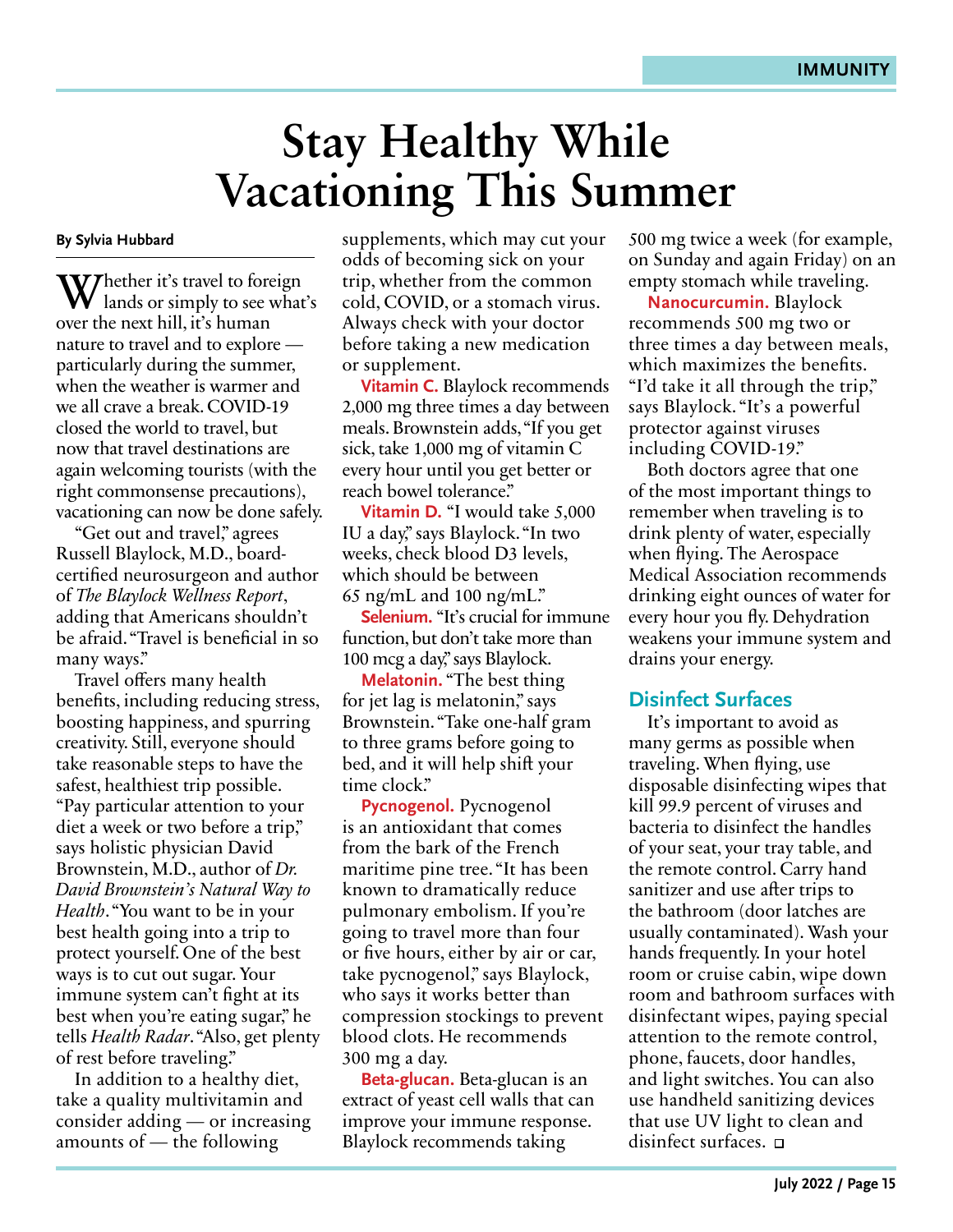#### **Tumors Destroyed by Sound**

Noninvasive sound technology destroyed liver tumors and stimulated the immune system to prevent the cancer from spreading in a study involving rats. Typically, ultrasound uses waves to create images of the body's interior; researchers at the University of Michigan developed the use of sound waves for treating cancerous tumors. Because tumors can't always be targeted, due to size, location, or stage, researchers wanted to investigate the effects of partially destroying them with sound waves. Called histotripsy, the treatment focuses sound waves to destroy tissue with millimeter precision. After eliminating 50 percent to 75 percent of a tumor's volume, the immune systems of 80 percent of the rats' were able to clear the remaining cells. The technique could eventually help patients avoid the harmful side effects caused by radiation and chemotherapy.

#### **Surgical 'Duct Tape' Alternative to Sutures**

MIT engineers have created a surgical "duct tape" that can be applied to internal tissues and organs to help seal tears and wounds. The strong, flexible, and biocompatible patch is sticky on one side and smooth on the other. In animal studies, it closed large tears and punctures in the colon, stomach, and intestines. The adhesive works within seconds, providing a strong bond that holds for over a month, and its flexibility allows it to expand and contract with a functioning organ as it heals. The patch degrades within about 12 weeks without causing inflammation or other problems. The tape could replace sutures, which can trigger scarring around the injury, and can also tear, causing secondary leakages that could lead to sepsis. Currently, up to 20 percent of surgeries in high-risk patients leak. "This tape could solve that

#### **Exclusive to Current Subscribers**

Current subscribers have instant access to any and every past edition of **Health Radar**.

Simply go here: **healthradar.newsmax.com**

**The password for every issue is provided in the introductory e-mail.**

problem, and potentially save thousands of lives," said researcher Xuanhe Zhao, Ph.D.

#### **Drug Cocktail for Muscular Dystrophy**

University of Alberta scientists are developing a new drug "cocktail" that could lessen symptoms for up to 45 percent of patients with Duchenne muscular dystrophy (DMD), a chronic wasting disease. The largest gene in the body, dystrophin, has 79 sections, or exons, and even if one is missing the body can't produce the protein muscles need and they degenerate. The new cocktail uses an approach called "exon skipping" that acts as a Band-Aid over the missing exons, allowing the body to skip over faulty instructions and produce the protein it needs to build muscle tissue. The new treatment skips over 11 exons at once, which would allow about 45 percent of patients to benefit. Testing the new drug in test tubes and mice with tissue derived from DMD patients, scientists found signs of dystrophin production, muscle building, and improved heart function.

#### **Regrowing Knee Cartilage**

In a promising step toward healing human joints, University of Connecticut bioengineers have regrown cartilage in a rabbit's knee, according to a study published in *Science Translational Medicine*. The best treatments to repair damaged joints caused by deteriorating cartilage involve replacing damaged cartilage with a healthy piece taken from either another part of the patient's body or using donor tissue. But if it's a patient's tissue, transplanting it could damage the area it's taken from. If it's donor tissue, the body may reject it. The best option would be to regrow healthy cartilage in the damaged joint, but current techniques have failed. The new technique involves a specially designed tissue scaffold made of nanofibers of a biodegradable polymer often used to stitch up surgical wounds. The nanomaterial has an unusual property called piezoelectricity — when it is squeezed it produces a little burst of electrical current. Regular movement of a joint can cause the scaffold to generate a weak but steady electrical field that encourages cells to grow into cartilage. When the scaffold was used in the knee of an injured rabbit, the cartilage grew back normally.